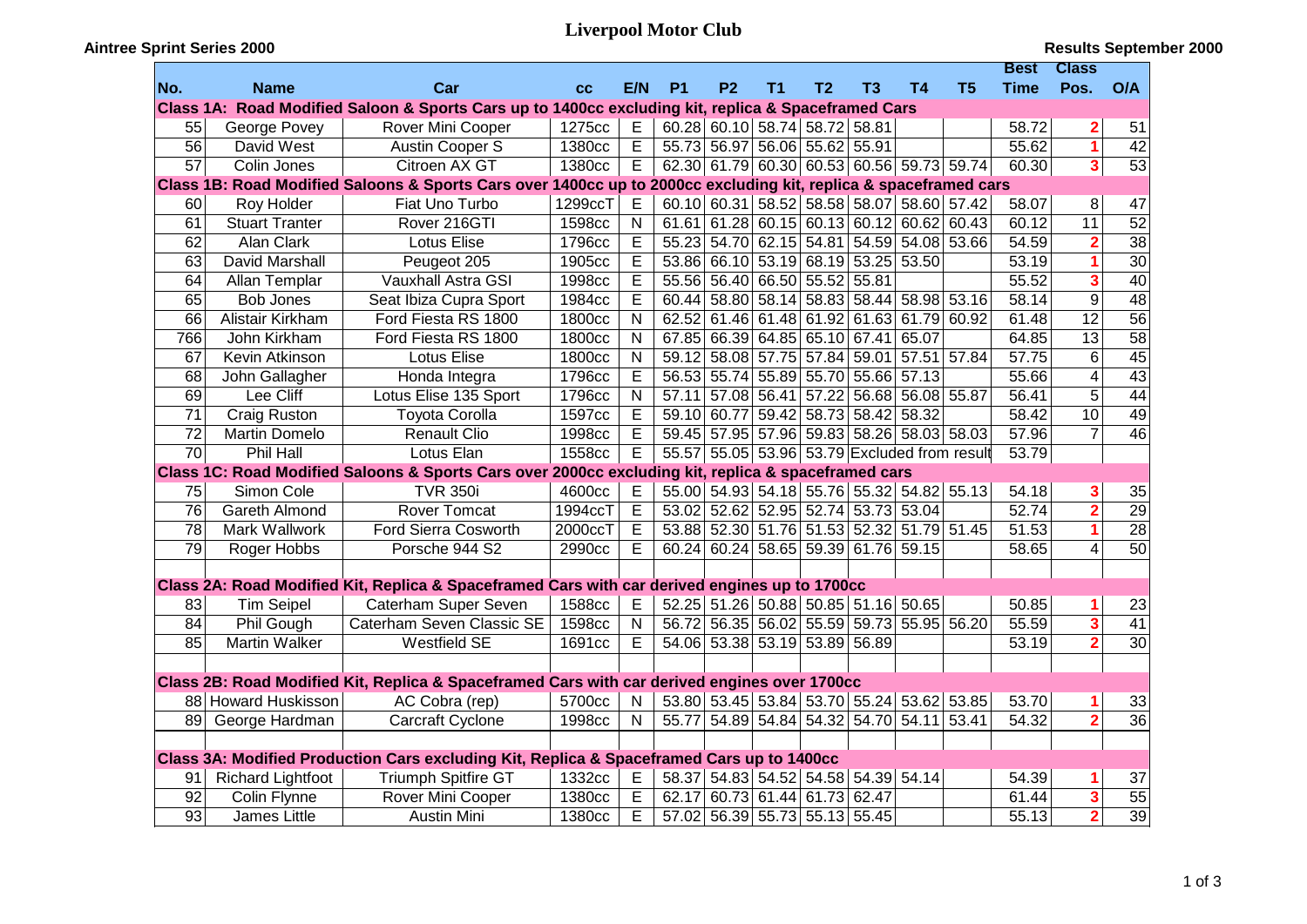## **Liverpool Motor Club**

**Aintree Sprint Series 2000**

|                                                                                                       |                                         |                                                                                                    |        |                         |                                                        |                               |                |                |                                           |       |                | Best               | <b>Class</b>            |                 |
|-------------------------------------------------------------------------------------------------------|-----------------------------------------|----------------------------------------------------------------------------------------------------|--------|-------------------------|--------------------------------------------------------|-------------------------------|----------------|----------------|-------------------------------------------|-------|----------------|--------------------|-------------------------|-----------------|
| No.                                                                                                   | <b>Name</b>                             | Car                                                                                                | cc     | E/N                     | <b>P1</b>                                              | <b>P2</b>                     | T <sub>1</sub> | T <sub>2</sub> | T3                                        | Τ4    | T <sub>5</sub> | <b>Time</b>        | Pos.                    | O/A             |
| Class 3B: Modified Production Cars excluding Kit, Replica & Spaceframed Cars over 1400cc up to 2000cc |                                         |                                                                                                    |        |                         |                                                        |                               |                |                |                                           |       |                |                    |                         |                 |
| 95                                                                                                    | Julius Deane                            | Peugeot 205 GTI                                                                                    | 1600cc | $\mathsf{N}$            |                                                        |                               |                |                | $63.18$ 62.50 61.50 61.02 61.37 61.12     |       | 61.18          | 61.02              | 3                       | 54              |
| 96                                                                                                    | Dennis Crompton                         | BMW 2002 Touring                                                                                   | 2000cc | E                       |                                                        | 48.93 48.45 48.12 48.04 49.11 |                |                |                                           |       |                | 48.04              | $\overline{1}$          | $\overline{12}$ |
| 97                                                                                                    | <b>Graham Oates</b>                     | Lotus Europa                                                                                       | 1800cc | E                       |                                                        | 50.06 49.20 99.99 49.31       |                |                |                                           |       |                | 49.31              | $\overline{\mathbf{2}}$ | $\overline{19}$ |
|                                                                                                       |                                         |                                                                                                    |        |                         |                                                        |                               |                |                |                                           |       |                |                    |                         |                 |
|                                                                                                       |                                         | Class 3C: Modified Production Cars exculding Kit, Replica & Spaceframed Cars 0ver 2000cc           |        |                         |                                                        |                               |                |                |                                           |       |                |                    |                         |                 |
| 100                                                                                                   | <b>Bev Fawkes</b>                       | TVR Tuscan Speed 8                                                                                 | 5200cc | E                       |                                                        | 45.71 45.67 45.24 46.35       |                |                |                                           |       |                | 45.24              | 1                       | 5               |
| 101                                                                                                   | <b>Richard Lightfoot</b>                | <b>Triumph Vitesse</b>                                                                             | 2498cc | E                       | Failed                                                 |                               |                |                |                                           |       |                |                    |                         |                 |
|                                                                                                       |                                         |                                                                                                    |        |                         |                                                        |                               |                |                |                                           |       |                |                    |                         |                 |
|                                                                                                       |                                         | Class 3E: Modified Production Kit, Replica & Spaceframed Cars with Car Derived Engines over 1800cc |        |                         |                                                        |                               |                |                |                                           |       |                |                    |                         |                 |
| 105                                                                                                   | Keith Ritchie                           | Lotus Seven Ser.3                                                                                  | 1998cc | E                       |                                                        | 48.37 47.54 46.80 48.22       |                |                |                                           |       |                | 46.80              | 1                       | 8               |
| 106                                                                                                   | David Spaull                            | <b>Westfield Sei</b>                                                                               | 1905cc | Е                       |                                                        |                               |                |                | 49.62 48.35 47.59 47.78 47.51 47.88       |       |                | 47.51              | $\overline{2}$          | 10              |
|                                                                                                       |                                         |                                                                                                    |        |                         |                                                        |                               |                |                |                                           |       |                |                    |                         |                 |
|                                                                                                       |                                         | Class 4A: Sports Libre Cars up to 1700cc & Hillclimb Supersports Cars                              |        |                         |                                                        |                               |                |                |                                           |       |                |                    |                         |                 |
| 20                                                                                                    | Philip Major                            | Mallock 24B/M                                                                                      | 1700cc | E                       |                                                        |                               |                |                | 49.56 47.84 47.51 47.41 48.37             | 47.35 |                | 47.41              | 1                       | 9               |
| $\overline{21}$                                                                                       | Ann Goodyear                            | Vision V86                                                                                         | 1700cc | E                       |                                                        | 52.57 51.03 49.41             |                |                | 49.15 48.13 49.12                         |       |                | 48.13              | $\overline{2}$          | $\overline{13}$ |
|                                                                                                       |                                         |                                                                                                    |        |                         |                                                        |                               |                |                |                                           |       |                |                    |                         |                 |
|                                                                                                       | Class 4B: Sports Libre Cars over 1700cc |                                                                                                    |        |                         |                                                        |                               |                |                |                                           |       |                |                    |                         |                 |
| 25                                                                                                    | John Sampson                            | Rover 200                                                                                          | 5000cc | E                       |                                                        | 50.39 49.42 48.99 49.26       |                |                |                                           |       |                | 48.99              | 1                       | 16              |
|                                                                                                       |                                         |                                                                                                    |        |                         |                                                        |                               |                |                |                                           |       |                |                    |                         |                 |
|                                                                                                       |                                         | Class 5B: Racing Cars over 600cc up to 1100cc                                                      |        |                         |                                                        |                               |                |                |                                           |       |                |                    |                         |                 |
| 28                                                                                                    | <b>Barry Whitehead</b>                  | RBS <sub>5B</sub>                                                                                  | 1098cc | E                       |                                                        |                               |                |                | 50.12 49.81 48.20 47.92 48.08 58.40 54.54 |       |                | 47.92              | $\overline{\mathbf{c}}$ | 11              |
| 29                                                                                                    | Derek Hampson                           | Terrapin 01A/6                                                                                     | 1041cc | $\overline{E}$          |                                                        | 62.17 60.65 63.86 62.38 62.78 |                |                |                                           |       |                | 62.38              | $\overline{\mathbf{3}}$ | $\overline{57}$ |
| 30                                                                                                    | <b>Tony Ellis</b>                       | <b>OMS SF</b>                                                                                      | 1089cc | E                       |                                                        |                               |                |                | 48.15 48.64 47.08 46.53 46.89 48.80       |       |                | 46.53              | $\overline{1}$          | $\overline{7}$  |
|                                                                                                       |                                         | Class 5C: Formula Ford 1600 Racing Cars manufactured before 1st January 1996                       |        |                         |                                                        |                               |                |                |                                           |       |                |                    |                         |                 |
| 35                                                                                                    | Phil Nelson                             | Van Diemen RF89                                                                                    | 1600cc | E                       |                                                        |                               |                |                | 55.95 51.80 50.82 50.74 50.87 51.96 52.76 |       |                | 50.74              | 5                       | 22              |
| 36                                                                                                    | Trevor Jackson                          | Van Diemen RF85                                                                                    | 1600cc | $\overline{N}$          | 50.71                                                  |                               |                |                | 50.31 50.32 49.76 50.39 50.47             |       | 50.36          | 49.76              | $\overline{\mathbf{4}}$ | $\overline{20}$ |
| 37                                                                                                    | Doug Douglass                           | Van Diemen RF78                                                                                    | 1598cc | $\overline{\mathsf{E}}$ |                                                        |                               |                |                | 54.41 54.12 53.93 54.16 53.34 53.40       |       |                | 53.34              | $\overline{8}$          | $\overline{32}$ |
| 38                                                                                                    | Graham Curwen                           | Van Deimen RF91                                                                                    | 1598cc | $\overline{E}$          |                                                        |                               |                |                | 49.38 49.35 48.99 48.78 50.14 50.60       |       | 49.89          | 48.78              | $\overline{\mathbf{1}}$ | 15              |
| $\overline{39}$                                                                                       | <b>Mike Sheeran</b>                     | Swift SC93F                                                                                        | 1600cc | $\overline{\mathsf{E}}$ |                                                        |                               |                |                | 49.83 48.64 49.51 49.03 49.95 49.60 49.07 |       |                | 49.03              | $\overline{\mathbf{2}}$ | $\overline{17}$ |
| 40                                                                                                    | David Sturdy                            | Van Diemen RF84                                                                                    | 1600cc | $\overline{\mathsf{E}}$ | Failed   49.82   49.98   49.99   49.24   52.05   49.57 |                               |                |                |                                           |       |                | 49.24              | $\overline{\mathbf{3}}$ | 18              |
| 740                                                                                                   | <b>Richard Vale</b>                     | Van Diemen RF84                                                                                    | 1600cc | $\overline{\mathsf{E}}$ |                                                        |                               |                |                | 52.76 51.75 51.23 73.83 51.37 49.95 51.46 |       |                | $\overline{51.23}$ | $\overline{7}$          | $\overline{27}$ |
| 41                                                                                                    | <b>Keith Ebbrell</b>                    | Mondial 86F                                                                                        | 1600cc | E                       |                                                        | 53.37 53.44 99.99 51.13 52.13 |                |                |                                           |       |                | $\overline{51.13}$ | $\overline{6}$          | $\overline{25}$ |
|                                                                                                       |                                         | Class 5D: Racing Cars over 1100cc up to 1600cc                                                     |        |                         |                                                        |                               |                |                |                                           |       |                |                    |                         |                 |
| 45                                                                                                    | Peter Howgate                           | Reynard SF79                                                                                       | 1600cc | Е                       |                                                        | 50.41 49.05 48.16 48.98       |                |                |                                           |       |                | 48.16              | 1                       | 14              |
| 745                                                                                                   | <b>Brian Woffenden</b>                  | Reynard SF79                                                                                       | 1600cc | E                       |                                                        | 52.75 49.83 50.11             |                | 50.09          |                                           |       |                | 50.09              | $\overline{\mathbf{2}}$ | $\overline{21}$ |
| 46                                                                                                    | lan Scott                               | Megapin 015/97                                                                                     | 900ccT | Ē                       | 53.79                                                  |                               | 64.63 53.54    |                | 53.78 50.99 50.59 51.00                   |       |                | 50.99              | 3                       | 24              |
|                                                                                                       |                                         |                                                                                                    |        |                         |                                                        |                               |                |                |                                           |       |                |                    |                         |                 |